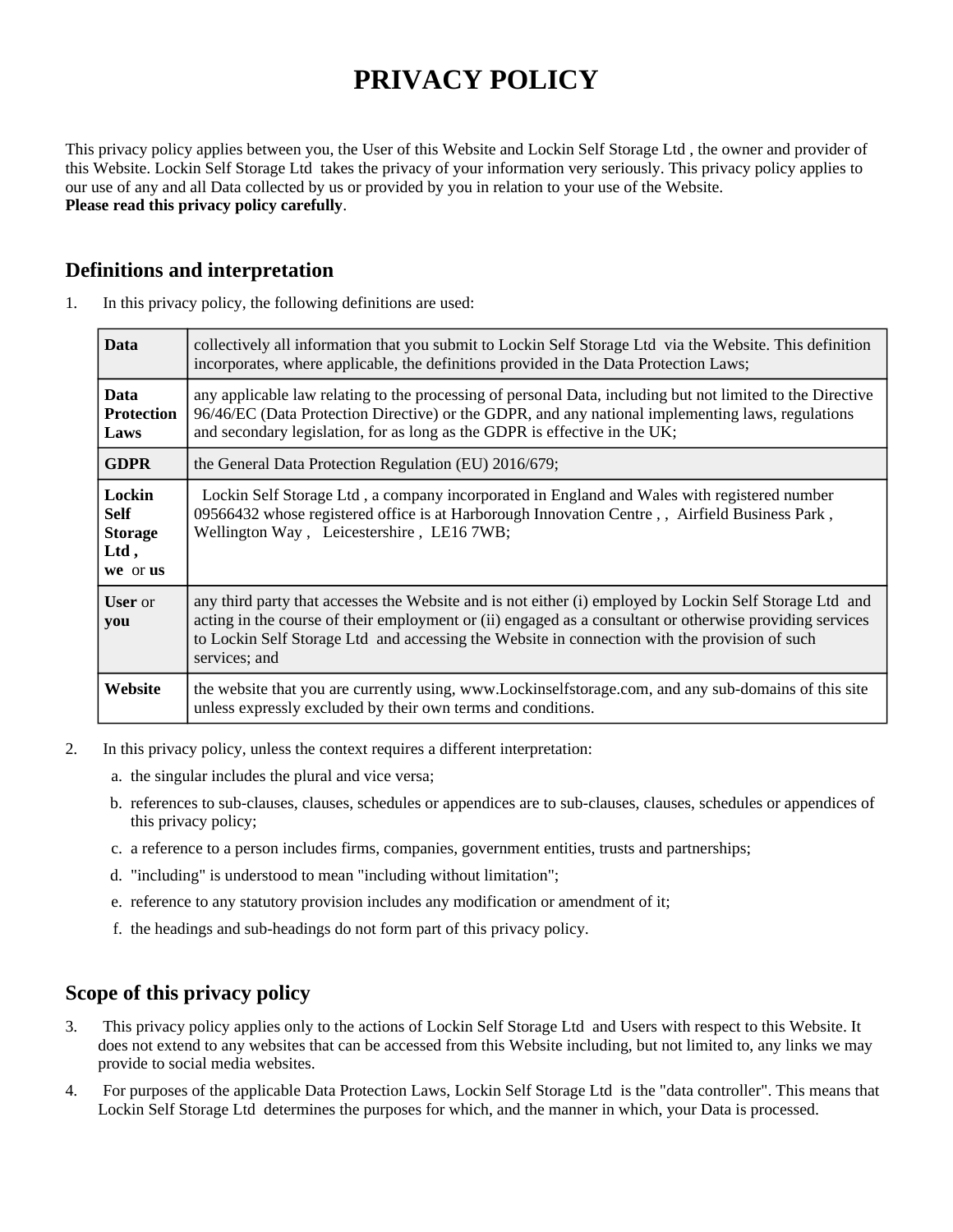## **Data collected**

- 5. We may collect the following Data, which includes personal Data, from you:
	- a. name;
	- b. contact Information such as email addresses and telephone numbers;
	- c. IP address (automatically collected);
	- d. web browser type and version (automatically collected);
	- e. operating system (automatically collected);

in each case, in accordance with this privacy policy.

## **How we collect Data**

- 6. We collect Data in the following ways:
	- a. data is given to us by you ;
	- b. data is received from other sources; and
	- c. data is collected automatically.

#### **Data that is given to us by you**

- 7. Lockin Self Storage Ltd will collect your Data in a number of ways, for example:
	- a. when you contact us through the Website, by telephone, post, e-mail or through any other means;
	- b. when you use our services;

in each case, in accordance with this privacy policy.

# **Data that is received from third parties**

- 8. Lockin Self Storage Ltd will receive Data about you from the following third parties:
	- a. Wix Website Hosting , Square & Stripe .

#### **Data that is collected automatically**

- 9. To the extent that you access the Website, we will collect your Data automatically, for example:
	- a. we automatically collect some information about your visit to the Website. This information helps us to make improvements to Website content and navigation, and includes your IP address, the date, times and frequency with which you access the Website and the way you use and interact with its content.

# **Our use of Data**

- 10. Any or all of the above Data may be required by us from time to time in order to provide you with the best possible service and experience when using our Website. Specifically, Data may be used by us for the following reasons:
	- a. internal record keeping;
	- b. transmission by email of marketing materials that may be of interest to you;

in each case, in accordance with this privacy policy.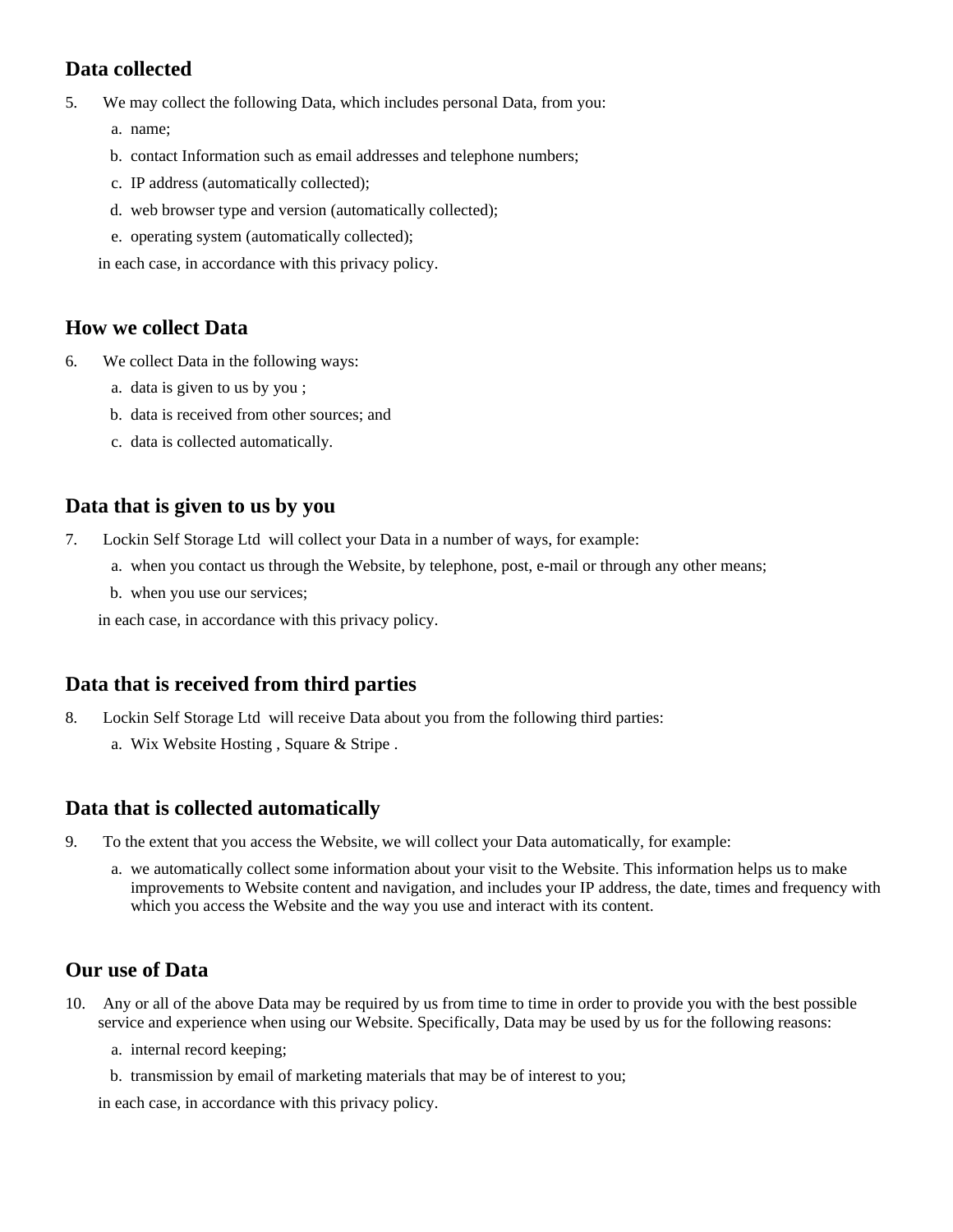- 11. We may use your Data for the above purposes if we deem it necessary to do so for our legitimate interests. If you are not satisfied with this, you have the right to object in certain circumstances (see the section headed "Your rights" below).
- 12. For the delivery of direct marketing to you via e-mail, we'll need your consent, whether via an opt-in or soft-opt-in:
	- a. soft opt-in consent is a specific type of consent which applies when you have previously engaged with us (for example, you contact us to ask us for more details about a particular product/service, and we are marketing similar products/services). Under "soft opt-in" consent, we will take your consent as given unless you opt-out.
	- b. for other types of e-marketing, we are required to obtain your explicit consent; that is, you need to take positive and affirmative action when consenting by, for example, checking a tick box that we'll provide.
	- c. if you are not satisfied about our approach to marketing, you have the right to withdraw consent at any time. To find out how to withdraw your consent, see the section headed "Your rights" below.

#### **Who we share Data with**

- 13. We may share your Data with the following groups of people for the following reasons:
	- a. our employees, agents and/or professional advisors for creation of customer contracts ;
	- b. third party service providers who provide services to us which require the processing of personal data To help third party service providers in receipt of any shared data to perform functions on our behalf to help ensure the website runs smoothly ;
	- c. third party payment providers who process payments made over the Website To enable third party payment providers to process user payments and refunds ;
	- d. relevant authorities To facilitate the detection of crime or the collection of taxes or duties ;

in each case, in accordance with this privacy policy.

#### **Keeping Data secure**

- 14. We will use technical and organisational measures to safeguard your Data, for example:
	- a. access to your account is controlled by a password and a user name that is unique to you.
	- b. we store your Data on secure servers.
- 15. Technical and organisational measures include measures to deal with any suspected data breach. If you suspect any misuse or loss or unauthorised access to your Data, please let us know immediately by contacting us via this e-mail address: Info@lockinselfstorage.com.
- 16. If you want detailed information from Get Safe Online on how to protect your information and your computers and devices against fraud, identity theft, viruses and many other online problems, please visit www.getsafeonline.org. Get Safe Online is supported by HM Government and leading businesses.

#### **Data retention**

- 17. Unless a longer retention period is required or permitted by law, we will only hold your Data on our systems for the period necessary to fulfil the purposes outlined in this privacy policy or until you request that the Data be deleted.
- 18. Even if we delete your Data, it may persist on backup or archival media for legal, tax or regulatory purposes.

# **Your rights**

19. You have the following rights in relation to your Data: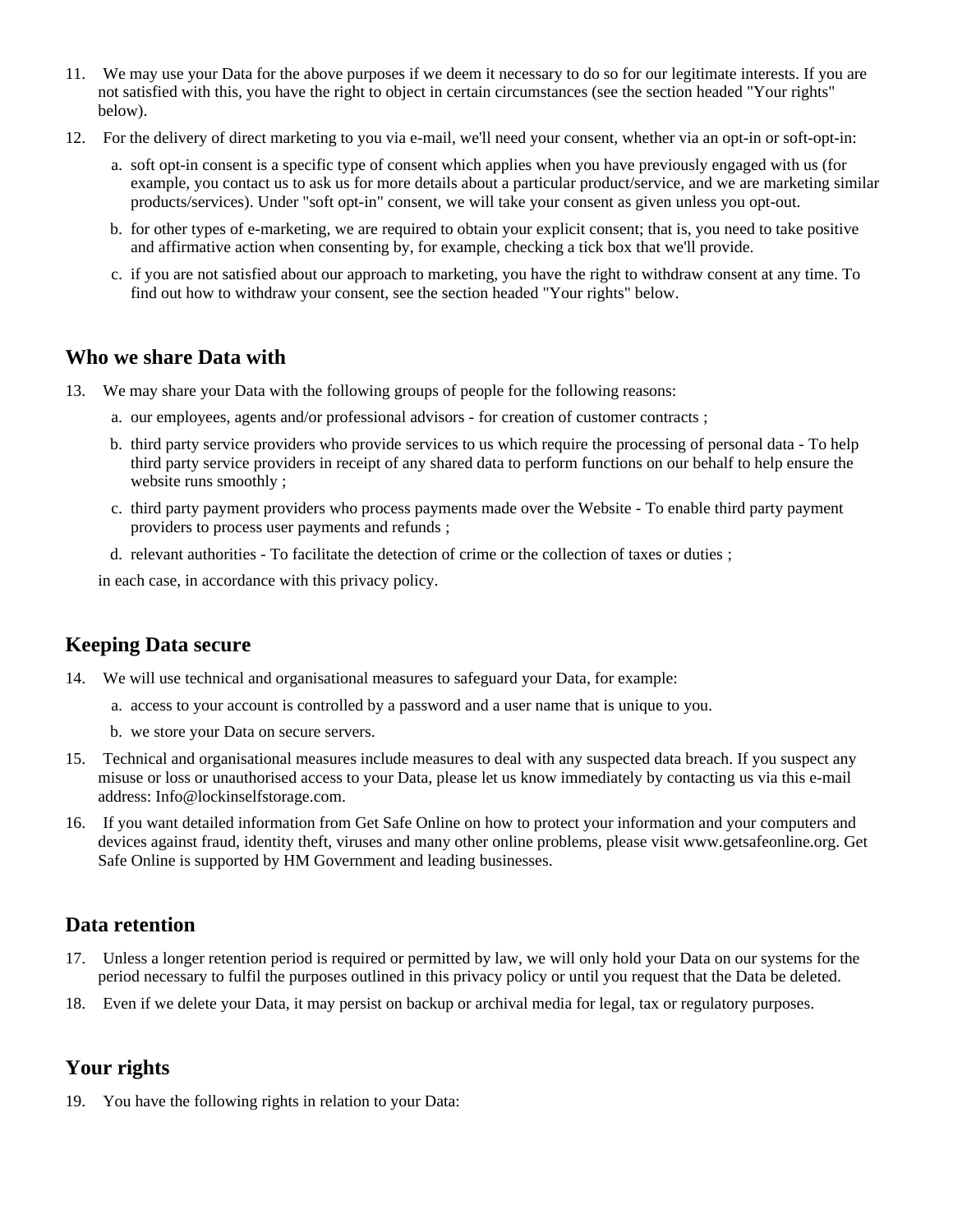- a. **Right to access** the right to request (i) copies of the information we hold about you at any time, or (ii) that we modify, update or delete such information. If we provide you with access to the information we hold about you, we will not charge you for this, unless your request is "manifestly unfounded or excessive." Where we are legally permitted to do so, we may refuse your request. If we refuse your request, we will tell you the reasons why.
- b. **Right to correct** the right to have your Data rectified if it is inaccurate or incomplete.
- c. **Right to erase** the right to request that we delete or remove your Data from our systems.
- d. **Right to restrict our use of your Data** the right to "block" us from using your Data or limit the way in which we can use it.
- e. **Right to data portability** the right to request that we move, copy or transfer your Data.
- f. **Right to object** the right to object to our use of your Data including where we use it for our legitimate interests.
- 20. To make enquiries, exercise any of your rights set out above, or withdraw your consent to the processing of your Data (where consent is our legal basis for processing your Data), please contact us via this e-mail address: Info@lockinselfstorage.com.
- 21. If you are not satisfied with the way a complaint you make in relation to your Data is handled by us, you may be able to refer your complaint to the relevant data protection authority. For the UK, this is the Information Commissioner's Office (ICO). The ICO's contact details can be found on their website at https://ico.org.uk/.
- 22. It is important that the Data we hold about you is accurate and current. Please keep us informed if your Data changes during the period for which we hold it.

#### **Links to other websites**

23. This Website may, from time to time, provide links to other websites. We have no control over such websites and are not responsible for the content of these websites. This privacy policy does not extend to your use of such websites. You are advised to read the privacy policy or statement of other websites prior to using them.

#### **Changes of business ownership and control**

- 24. Lockin Self Storage Ltd may, from time to time, expand or reduce our business and this may involve the sale and/or the transfer of control of all or part of Lockin Self Storage Ltd . Data provided by Users will, where it is relevant to any part of our business so transferred, be transferred along with that part and the new owner or newly controlling party will, under the terms of this privacy policy, be permitted to use the Data for the purposes for which it was originally supplied to us.
- 25. We may also disclose Data to a prospective purchaser of our business or any part of it.
- 26. In the above instances, we will take steps with the aim of ensuring your privacy is protected.

#### **General**

- 27. You may not transfer any of your rights under this privacy policy to any other person. We may transfer our rights under this privacy policy where we reasonably believe your rights will not be affected.
- 28. If any court or competent authority finds that any provision of this privacy policy (or part of any provision) is invalid, illegal or unenforceable, that provision or part-provision will, to the extent required, be deemed to be deleted, and the validity and enforceability of the other provisions of this privacy policy will not be affected.
- 29. Unless otherwise agreed, no delay, act or omission by a party in exercising any right or remedy will be deemed a waiver of that, or any other, right or remedy.
- 30. This Agreement will be governed by and interpreted according to the law of England and Wales. All disputes arising under the Agreement will be subject to the exclusive jurisdiction of the English and Welsh courts.

#### **Changes to this privacy policy**